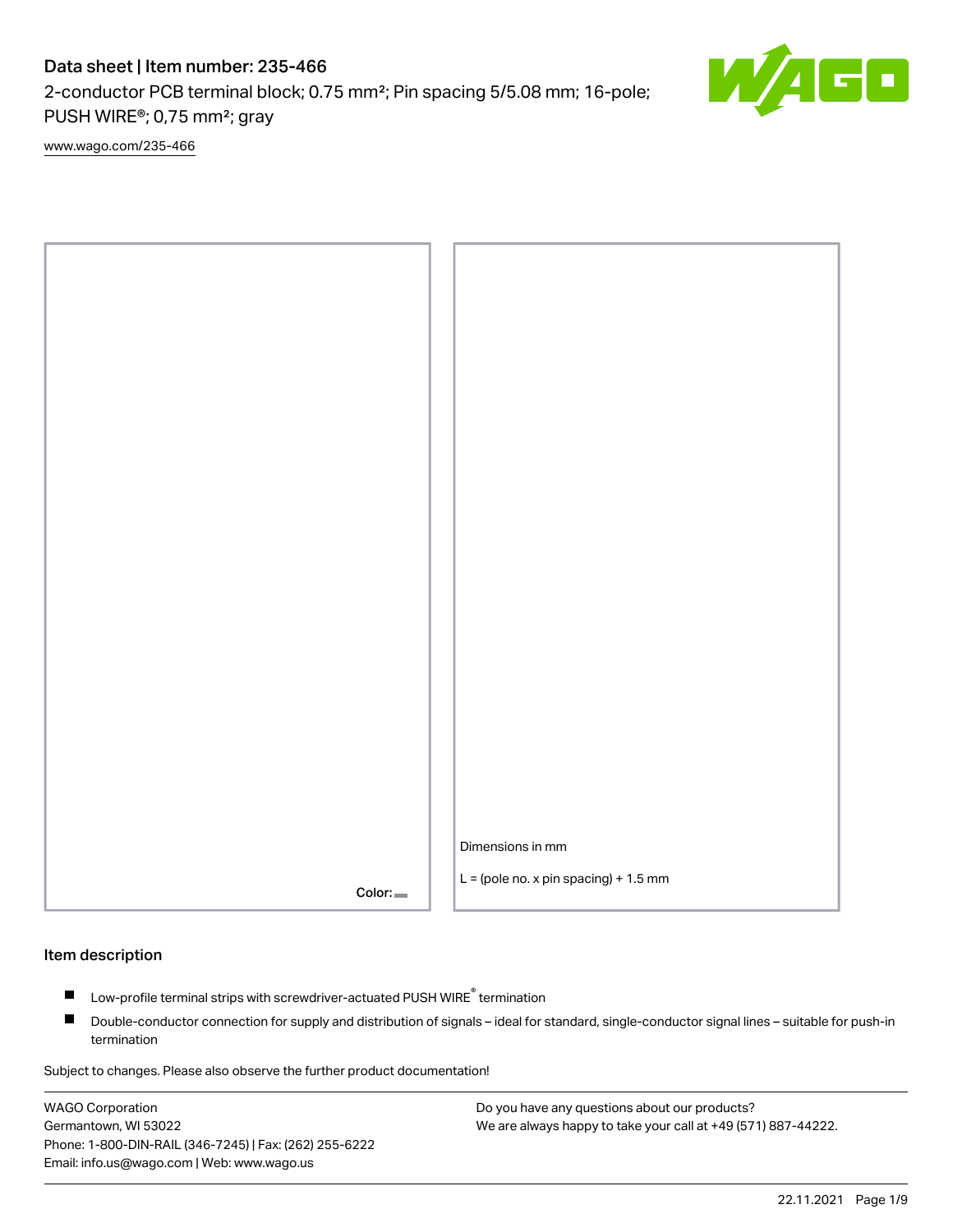[www.wago.com/235-466](http://www.wago.com/235-466)



- $\blacksquare$ Double solder pins for high mechanical stability
- $\blacksquare$ Combines with all 235 Series modular terminal blocks
- $\blacksquare$ Set to metric or inch pin spacing by compressing terminal strips together or pulling them apart
- $\blacksquare$ Conductor removal via screwdriver (2.5mm x 0.4mm)
- $\blacksquare$ Also available with test slot

# Data

| Variants: | Other pole numbers                                               |
|-----------|------------------------------------------------------------------|
|           | Other colors                                                     |
|           | Mixed-color PCB connector strips                                 |
|           | Direct marking                                                   |
|           | Other versions (or variants) can be requested from WAGO Sales or |
|           | configured at https://configurator.wago.com/                     |
|           |                                                                  |

# Electrical data

# IEC Approvals

| Ratings per                 | IEC/EN 60664-1                                                        |
|-----------------------------|-----------------------------------------------------------------------|
| Rated voltage (III / 3)     | 250 V                                                                 |
| Rated surge voltage (III/3) | 4 <sub>k</sub> V                                                      |
| Rated voltage (III/2)       | 320 V                                                                 |
| Rated surge voltage (III/2) | 4 <sub>k</sub> V                                                      |
| Nominal voltage (II/2)      | 630 V                                                                 |
| Rated surge voltage (II/2)  | 4 <sub>k</sub> V                                                      |
| Rated current               | 10A                                                                   |
| Legend (ratings)            | $(III / 2)$ $\triangle$ Overvoltage category III / Pollution degree 2 |

# UL Approvals

| Approvals per                  | UL 1059 |
|--------------------------------|---------|
| Rated voltage UL (Use Group B) | 300 V   |
| Rated current UL (Use Group B) | 10 A    |
| Rated voltage UL (Use Group D) | 300 V   |
| Rated current UL (Use Group D) | 10 A    |

# CSA Approvals

| Approvals per | $\sim$<br>. J<br>◡◡◠<br>$ -$ |
|---------------|------------------------------|
|---------------|------------------------------|

Subject to changes. Please also observe the further product documentation!

| <b>WAGO Corporation</b>                                | Do you have any questions about our products?                 |
|--------------------------------------------------------|---------------------------------------------------------------|
| Germantown, WI 53022                                   | We are always happy to take your call at +49 (571) 887-44222. |
| Phone: 1-800-DIN-RAIL (346-7245)   Fax: (262) 255-6222 |                                                               |
| Email: info.us@wago.com   Web: www.wago.us             |                                                               |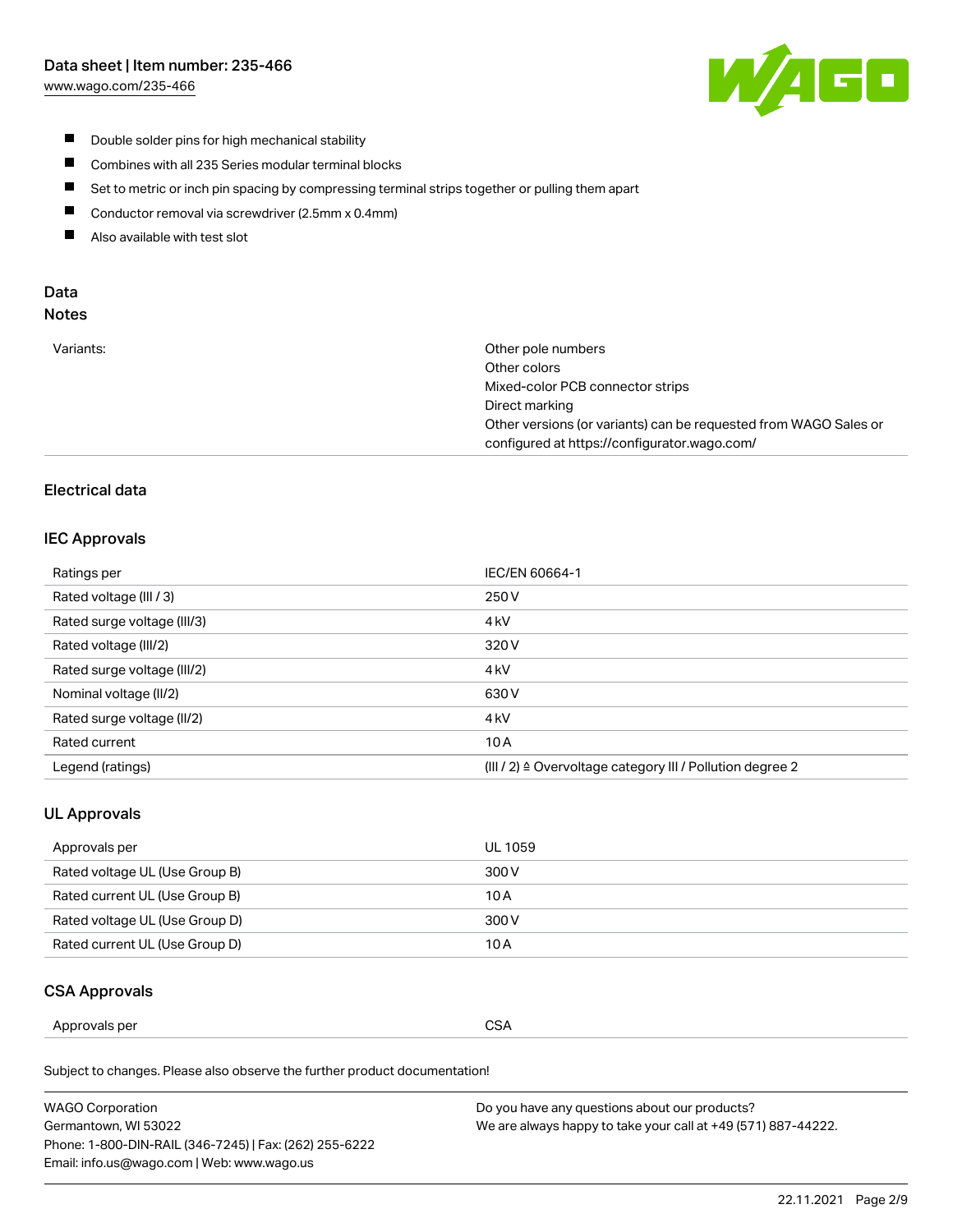[www.wago.com/235-466](http://www.wago.com/235-466)



| Rated voltage CSA (Use Group B) | 300 V |
|---------------------------------|-------|
| Rated current CSA (Use Group B) |       |

### Connection data

| Total number of connection points | 32 |
|-----------------------------------|----|
| Total number of potentials        | 16 |
| Number of connection types        |    |
| Number of levels                  |    |

# Connection 1

### Connection technology PUSH WIRE® PUSH WIRE®

|                                                   | <b>PUSH WIRE</b>                        |
|---------------------------------------------------|-----------------------------------------|
| Actuation type                                    | Operating tool                          |
| Solid conductor                                   | $0.250.75$ mm <sup>2</sup> / 24  18 AWG |
| Fine-stranded conductor; with uninsulated ferrule | $0.250.34$ mm <sup>2</sup>              |
| Strip length                                      | $910$ mm / 0.35  0.39 inch              |
| Conductor connection direction to PCB             | 0°                                      |
| Number of poles                                   | 16                                      |

# Physical data

| Pin spacing                          | 5/5.08 mm / 0.197/0.2 inch |
|--------------------------------------|----------------------------|
| Width                                | 81.5 mm / 3.209 inch       |
| Height                               | 12.8 mm / 0.504 inch       |
| Height from the surface              | 9.2 mm / 0.362 inch        |
| Depth                                | 12.5 mm / 0.492 inch       |
| Solder pin length                    | $3.6 \,\mathrm{mm}$        |
| Solder pin dimensions                | $0.8 \times 0.4$ mm        |
| Drilled hole diameter with tolerance | $1^{(+0.1)}$ mm            |

# PCB contact

| PCB Contact                         | тнт                                      |
|-------------------------------------|------------------------------------------|
| Solder pin arrangement              | over the entire terminal strip (in-line) |
| Number of solder pins per potential |                                          |

# Material data

| I<br>M<br>۰.<br>۰. | ×<br>۰. |
|--------------------|---------|
|--------------------|---------|

 $\alpha$  gray

Subject to changes. Please also observe the further product documentation! Material group I

| <b>WAGO Corporation</b>                                | Do you have any questions about our products?                 |
|--------------------------------------------------------|---------------------------------------------------------------|
| Germantown, WI 53022                                   | We are always happy to take your call at +49 (571) 887-44222. |
| Phone: 1-800-DIN-RAIL (346-7245)   Fax: (262) 255-6222 |                                                               |
| Email: info.us@wago.com   Web: www.wago.us             |                                                               |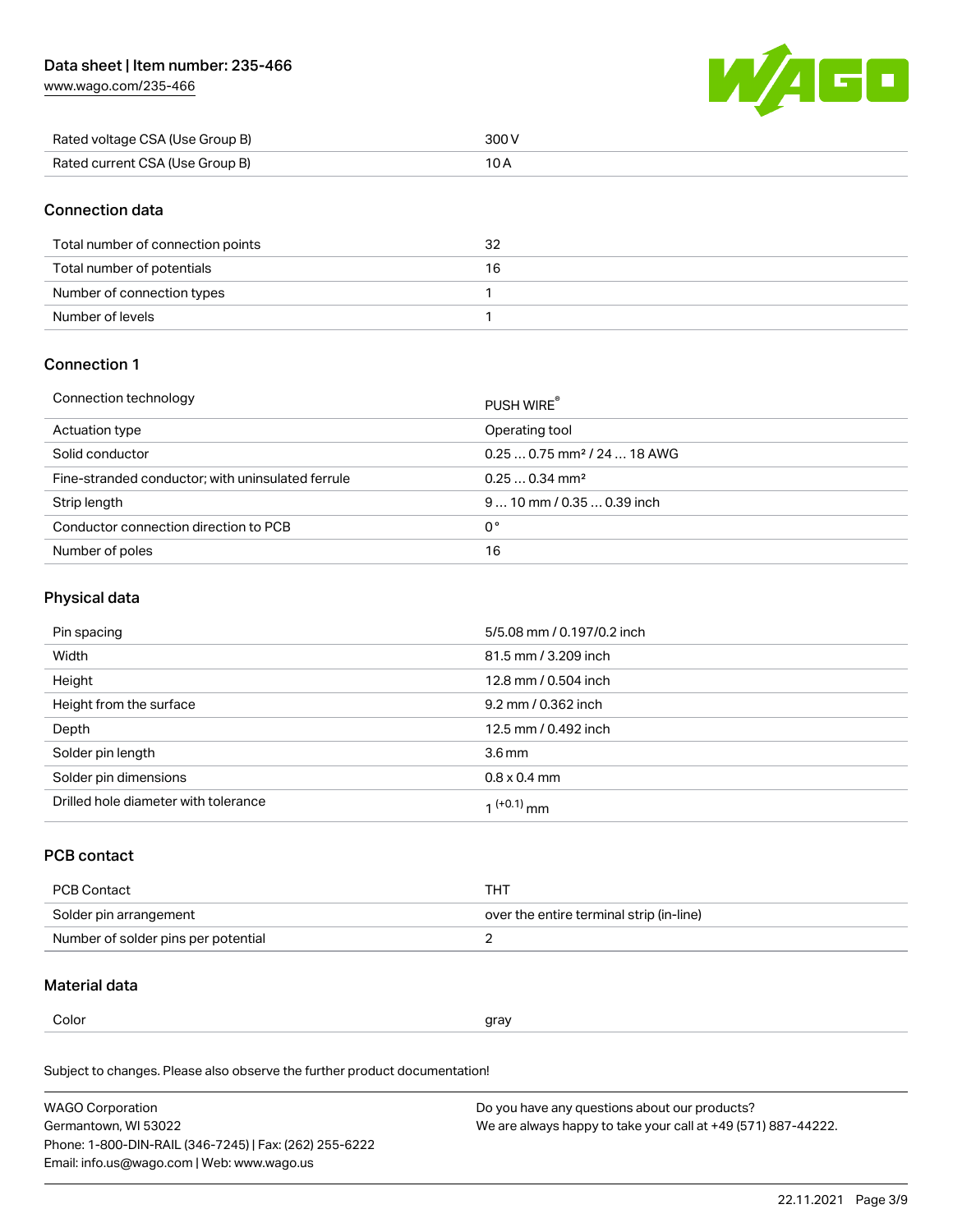[www.wago.com/235-466](http://www.wago.com/235-466)



| Material group              |                                         |
|-----------------------------|-----------------------------------------|
| Insulation material         | Polyamide (PA66)                        |
| Flammability class per UL94 | V0                                      |
| Clamping spring material    | Chrome nickel spring steel (CrNi)       |
| Contact material            | Electrolytic copper ( $E_{\text{Cl}}$ ) |
| Contact plating             | tin-plated                              |
| Fire load                   | 0.18MJ                                  |
| Weight                      | 11.2 <sub>g</sub>                       |
|                             |                                         |

### Environmental requirements

| Limit temperature range                                                                                                                                                                                                              | $+105 °C$ |
|--------------------------------------------------------------------------------------------------------------------------------------------------------------------------------------------------------------------------------------|-----------|
|                                                                                                                                                                                                                                      | -60 …     |
| $\blacksquare$ . The contract of the contract of the contract of the contract of the contract of the contract of the contract of the contract of the contract of the contract of the contract of the contract of the contract of the |           |

# Commercial data

| Product Group         | 4 (Printed Circuit) |
|-----------------------|---------------------|
| PU (SPU)              | 60 (15) Stück       |
| Packaging type        | box                 |
| Country of origin     | CН                  |
| <b>GTIN</b>           | 4044918656467       |
| Customs tariff number | 85369010000         |

# Approvals / Certificates

### Country specific Approvals

|      |                                               |                                 | Certificate     |
|------|-----------------------------------------------|---------------------------------|-----------------|
| Logo | Approval                                      | <b>Additional Approval Text</b> | name            |
|      | <b>CCA</b>                                    | EN 60947                        | NTR NL-         |
|      | <b>DEKRA Certification B.V.</b>               |                                 | 7144            |
| KEMA | <b>CCA</b><br>DEKRA Certification B.V.        | EN 60947                        | 2149549.02      |
|      | <b>CCA</b><br><b>DEKRA Certification B.V.</b> | EN 60998                        | NTR NL<br>6919  |
|      | <b>CCA</b><br>DEKRA Certification B.V.        | EN 60947-7-4                    | NTR NL-<br>7774 |

Subject to changes. Please also observe the further product documentation!

WAGO Corporation Germantown, WI 53022 Phone: 1-800-DIN-RAIL (346-7245) | Fax: (262) 255-6222 Email: info.us@wago.com | Web: www.wago.us Do you have any questions about our products? We are always happy to take your call at +49 (571) 887-44222.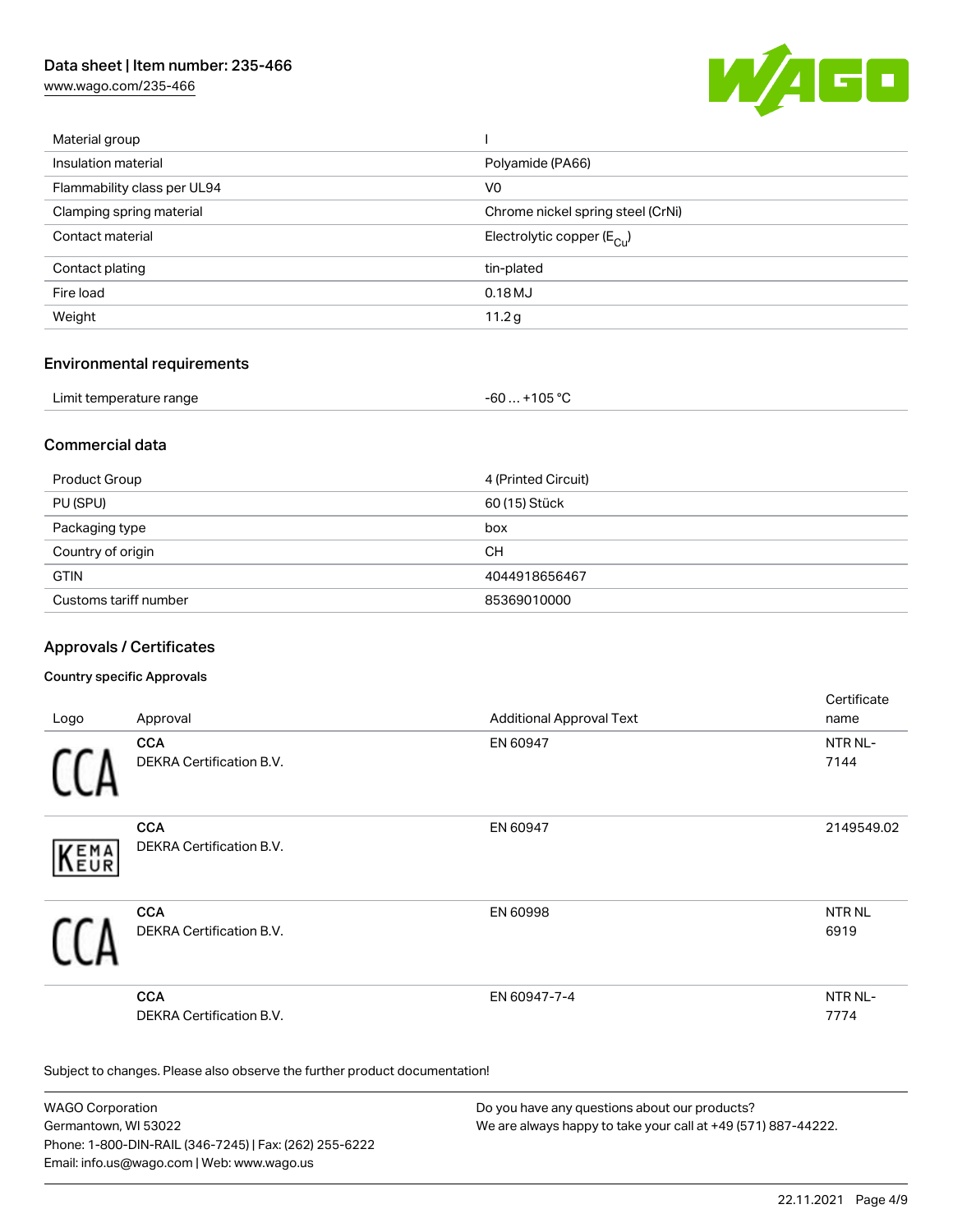

# $\frac{C(A)}{A^{D}}$

|   | VDE                                   | EN 60947 |  |
|---|---------------------------------------|----------|--|
| ∕ | VDE Prüf- und Zertifizierungsinstitut |          |  |
|   |                                       |          |  |

### Ship Approvals

| Logo | Approval                               | <b>Additional Approval Text</b> | Certificate<br>name               |
|------|----------------------------------------|---------------------------------|-----------------------------------|
| ABS. | ABS<br>American Bureau of Shipping     |                                 | $19-$<br>HG1869876-<br><b>PDA</b> |
|      | <b>DNV GL</b>                          |                                 | TAE000016Z                        |
|      | Det Norske Veritas, Germanischer Lloyd |                                 |                                   |

### UL-Approvals

|                               |                               |                                 | Certificate |
|-------------------------------|-------------------------------|---------------------------------|-------------|
| Logo                          | Approval                      | <b>Additional Approval Text</b> | name        |
|                               | UL                            | $\overline{\phantom{0}}$        | E45172      |
| L<br>$\overline{\phantom{a}}$ | UL International Germany GmbH |                                 |             |

# Optional accessories

| Ferrule |                                                                                                   |                      |
|---------|---------------------------------------------------------------------------------------------------|----------------------|
|         | Item no.: 216-101                                                                                 | www.wago.com/216-101 |
|         | Ferrule; Sleeve for 0.5 mm <sup>2</sup> / AWG 22; uninsulated; electro-tin plated; silver-colored |                      |
|         | Item no.: 216-104                                                                                 |                      |
|         | Ferrule; Sleeve for 1.5 mm <sup>2</sup> / AWG 16; uninsulated; electro-tin plated; silver-colored | www.wago.com/216-104 |
|         | Item no.: 216-106                                                                                 |                      |
|         | Ferrule; Sleeve for 2.5 mm <sup>2</sup> / AWG 14; uninsulated; electro-tin plated; silver-colored | www.wago.com/216-106 |
|         | Item no.: 216-107                                                                                 |                      |
|         | Ferrule; Sleeve for 4 mm <sup>2</sup> / AWG 12; uninsulated; electro-tin plated                   | www.wago.com/216-107 |
|         | Item no.: 216-108                                                                                 |                      |
|         | Ferrule; Sleeve for 6 mm <sup>2</sup> / AWG 10; uninsulated; electro-tin plated; silver-colored   | www.wago.com/216-108 |
|         |                                                                                                   |                      |

### ſ

Subject to changes. Please also observe the further product documentation!

| <b>WAGO Corporation</b>                                | Do you have any questions about our products?                 |
|--------------------------------------------------------|---------------------------------------------------------------|
| Germantown, WI 53022                                   | We are always happy to take your call at +49 (571) 887-44222. |
| Phone: 1-800-DIN-RAIL (346-7245)   Fax: (262) 255-6222 |                                                               |
| Email: info.us@wago.com   Web: www.wago.us             |                                                               |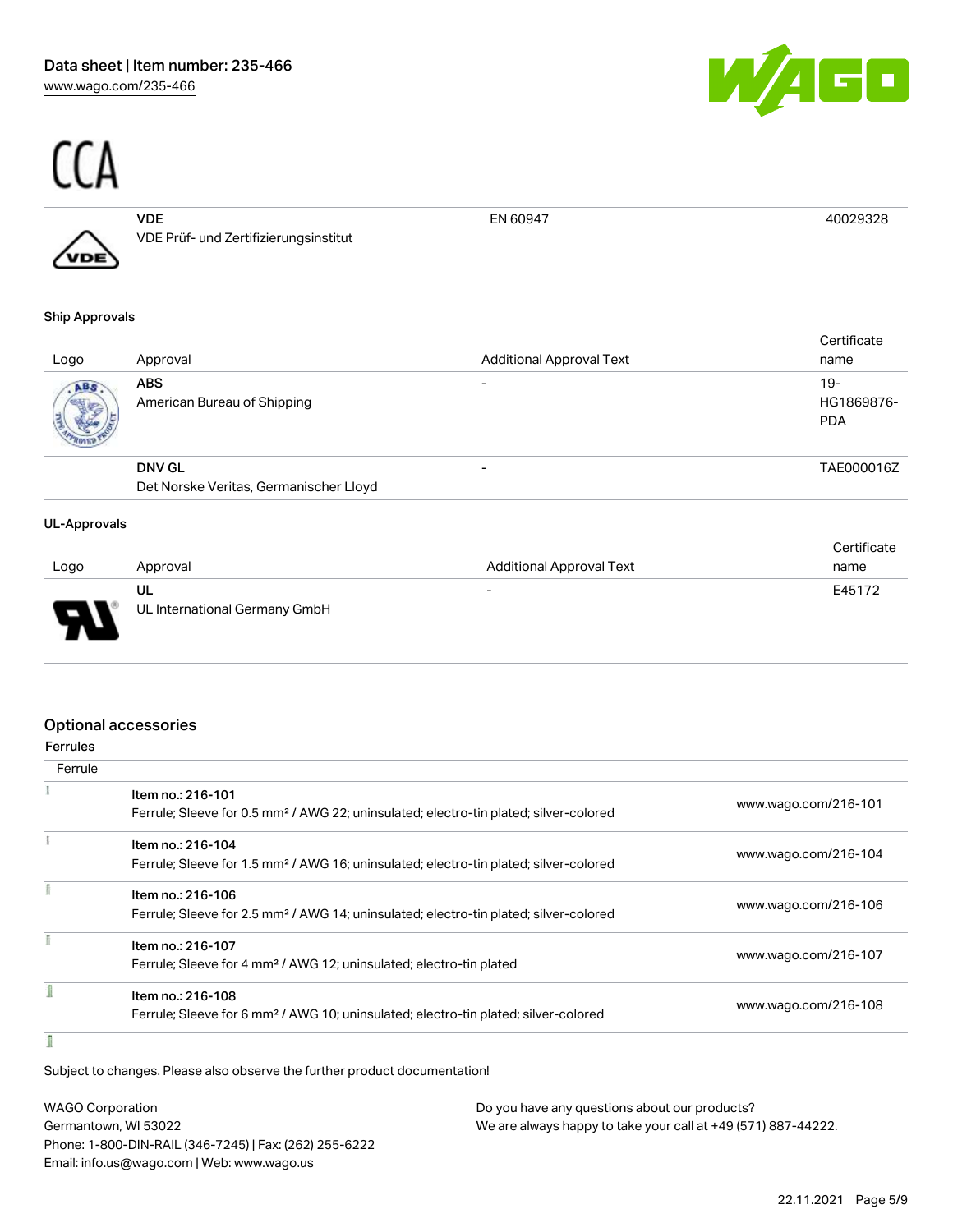[www.wago.com/235-466](http://www.wago.com/235-466)



| Item no.: 216-202<br>Ferrule; Sleeve for 0.75 mm <sup>2</sup> / 18 AWG; insulated; electro-tin plated; gray                                                                        | www.wago.com/216-202 |
|------------------------------------------------------------------------------------------------------------------------------------------------------------------------------------|----------------------|
| Item no.: 216-207<br>Ferrule; Sleeve for 4 mm <sup>2</sup> / AWG 12; insulated; electro-tin plated; gray                                                                           | www.wago.com/216-207 |
| Item no.: 216-206<br>Ferrule; Sleeve for 2.5 mm <sup>2</sup> / AWG 14; insulated; electro-tin plated; blue                                                                         | www.wago.com/216-206 |
| Item no.: 216-203<br>Ferrule; Sleeve for 1 mm <sup>2</sup> / AWG 18; insulated; electro-tin plated; red                                                                            | www.wago.com/216-203 |
| Item no.: 216-152<br>Ferrule; Sleeve for 0.34 mm <sup>2</sup> / AWG 24; uninsulated; electro-tin plated                                                                            | www.wago.com/216-152 |
| Item no.: 216-141<br>Ferrule; Sleeve for 0.5 mm <sup>2</sup> / 20 AWG; uninsulated; electro-tin plated; electrolytic copper; gastight<br>crimped; acc. to DIN 46228, Part 1/08.92  | www.wago.com/216-141 |
| Item no.: 216-131<br>Ferrule; Sleeve for 0.25 mm <sup>2</sup> / AWG 24; uninsulated; electro-tin plated; silver-colored                                                            | www.wago.com/216-131 |
| Item no.: 216-143<br>Ferrule; Sleeve for 1 mm <sup>2</sup> / AWG 18; uninsulated; electro-tin plated; electrolytic copper; gastight<br>crimped; acc. to DIN 46228, Part 1/08.92    | www.wago.com/216-143 |
| Item no.: 216-121<br>Ferrule; Sleeve for 0.5 mm <sup>2</sup> / AWG 22; uninsulated; electro-tin plated; silver-colored                                                             | www.wago.com/216-121 |
| Item no.: 216-132<br>Ferrule; Sleeve for 0.34 mm <sup>2</sup> / AWG 24; uninsulated; electro-tin plated                                                                            | www.wago.com/216-132 |
| Item no.: 216-142<br>Ferrule; Sleeve for 0.75 mm <sup>2</sup> / 18 AWG; uninsulated; electro-tin plated; electrolytic copper; gastight<br>crimped; acc. to DIN 46228, Part 1/08.92 | www.wago.com/216-142 |
| Item no.: 216-124<br>Ferrule; Sleeve for 1.5 mm <sup>2</sup> / AWG 16; uninsulated; electro-tin plated                                                                             | www.wago.com/216-124 |
| Item no.: 216-122<br>Ferrule; Sleeve for 0.75 mm <sup>2</sup> / AWG 20; uninsulated; electro-tin plated; silver-colored                                                            | www.wago.com/216-122 |
| Item no.: 216-123<br>Ferrule; Sleeve for 1 mm <sup>2</sup> / AWG 18; uninsulated; electro-tin plated; silver-colored                                                               | www.wago.com/216-123 |
| Item no.: 216-110<br>Ferrule; Sleeve for 16 mm <sup>2</sup> / AWG 6; uninsulated; electro-tin plated; metallic brown                                                               | www.wago.com/216-110 |
| Item no.: 216-103<br>Ferrule; Sleeve for 1 mm <sup>2</sup> / AWG 18; uninsulated; electro-tin plated                                                                               | www.wago.com/216-103 |
| Item no.: 216-102<br>Ferrule; Sleeve for 0.75 mm <sup>2</sup> / AWG 20; uninsulated; electro-tin plated; silver-colored                                                            | www.wago.com/216-102 |
| Item no.: 216-109<br>Ferrule; Sleeve for 10 mm <sup>2</sup> / AWG 8; uninsulated; electro-tin plated                                                                               | www.wago.com/216-109 |

WAGO Corporation Germantown, WI 53022 Phone: 1-800-DIN-RAIL (346-7245) | Fax: (262) 255-6222 Email: info.us@wago.com | Web: www.wago.us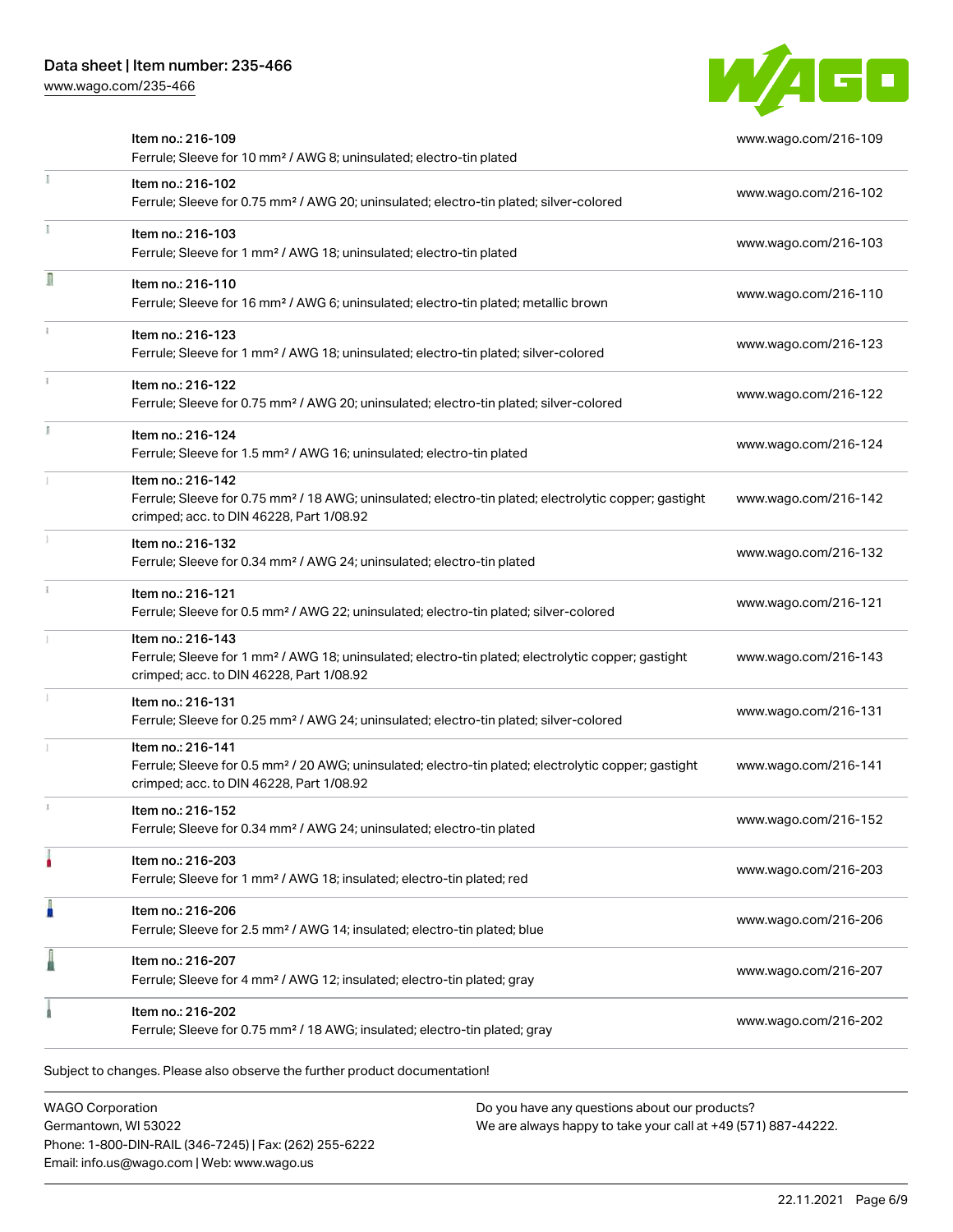[www.wago.com/235-466](http://www.wago.com/235-466)



|   | Item no.: 216-151<br>Ferrule; Sleeve for 0.25 mm <sup>2</sup> / AWG 24; uninsulated; electro-tin plated                                                                                                    | www.wago.com/216-151 |
|---|------------------------------------------------------------------------------------------------------------------------------------------------------------------------------------------------------------|----------------------|
| Â | Item no.: 216-204<br>Ferrule; Sleeve for 1.5 mm <sup>2</sup> / AWG 16; insulated; electro-tin plated; black                                                                                                | www.wago.com/216-204 |
|   | Item no.: 216-209<br>Ferrule; Sleeve for 10 mm <sup>2</sup> / AWG 8; insulated; electro-tin plated; red                                                                                                    | www.wago.com/216-209 |
|   | Item no.: 216-205<br>Ferrule; Sleeve for 2.08 mm <sup>2</sup> / AWG 14; insulated; electro-tin plated; yellow                                                                                              | www.wago.com/216-205 |
|   | Item no.: 216-144<br>Ferrule; Sleeve for 1.5 mm <sup>2</sup> / AWG 16; uninsulated; electro-tin plated; electrolytic copper; gastight<br>crimped; acc. to DIN 46228, Part 1/08.92; silver-colored          | www.wago.com/216-144 |
|   | Item no.: 216-208<br>Ferrule; Sleeve for 6 mm <sup>2</sup> / AWG 10; insulated; electro-tin plated; electrolytic copper; gastight crimped; www.wago.com/216-208<br>acc. to DIN 46228, Part 4/09.90; yellow |                      |
|   | Item no.: 216-201<br>Ferrule; Sleeve for 0.5 mm <sup>2</sup> / 20 AWG; insulated; electro-tin plated; white                                                                                                | www.wago.com/216-201 |
|   | Item no.: 216-223<br>Ferrule; Sleeve for 1 mm <sup>2</sup> / AWG 18; insulated; electro-tin plated; red                                                                                                    | www.wago.com/216-223 |
|   | Item no.: 216-210<br>Ferrule; Sleeve for 16 mm <sup>2</sup> / AWG 6; insulated; electro-tin plated; electrolytic copper; gastight crimped; www.wago.com/216-210<br>acc. to DIN 46228, Part 4/09.90; blue   |                      |
|   | Item no.: 216-241<br>Ferrule; Sleeve for 0.5 mm <sup>2</sup> / 20 AWG; insulated; electro-tin plated; electrolytic copper; gastight<br>crimped; acc. to DIN 46228, Part 4/09.90; white                     | www.wago.com/216-241 |
|   | Item no.: 216-242<br>Ferrule; Sleeve for 0.75 mm <sup>2</sup> / 18 AWG; insulated; electro-tin plated; electrolytic copper; gastight<br>crimped; acc. to DIN 46228, Part 4/09.90; gray                     | www.wago.com/216-242 |
|   | Item no.: 216-222<br>Ferrule; Sleeve for 0.75 mm <sup>2</sup> / 18 AWG; insulated; electro-tin plated; gray                                                                                                | www.wago.com/216-222 |
|   | Item no.: 216-221<br>Ferrule; Sleeve for 0.5 mm <sup>2</sup> / 20 AWG; insulated; electro-tin plated; white                                                                                                | www.wago.com/216-221 |
|   | Item no.: 216-224<br>Ferrule; Sleeve for 1.5 mm <sup>2</sup> / AWG 16; insulated; electro-tin plated; black                                                                                                | www.wago.com/216-224 |
|   | Item no.: 216-243<br>Ferrule; Sleeve for 1 mm <sup>2</sup> / AWG 18; insulated; electro-tin plated; electrolytic copper; gastight crimped; www.wago.com/216-243<br>acc. to DIN 46228, Part 4/09.90; red    |                      |
| Â | Item no.: 216-244<br>Ferrule; Sleeve for 1.5 mm <sup>2</sup> / AWG 16; insulated; electro-tin plated; electrolytic copper; gastight<br>crimped; acc. to DIN 46228, Part 4/09.90; black                     | www.wago.com/216-244 |
|   | Item no.: 216-263<br>Ferrule; Sleeve for 1 mm <sup>2</sup> / AWG 18; insulated; electro-tin plated; electrolytic copper; gastight crimped; www.wago.com/216-263<br>acc. to DIN 46228, Part 4/09.90; red    |                      |

Subject to changes. Please also observe the further product documentation!

| <b>WAGO Corporation</b>                                |
|--------------------------------------------------------|
| Germantown, WI 53022                                   |
| Phone: 1-800-DIN-RAIL (346-7245)   Fax: (262) 255-6222 |
| Email: info.us@wago.com   Web: www.wago.us             |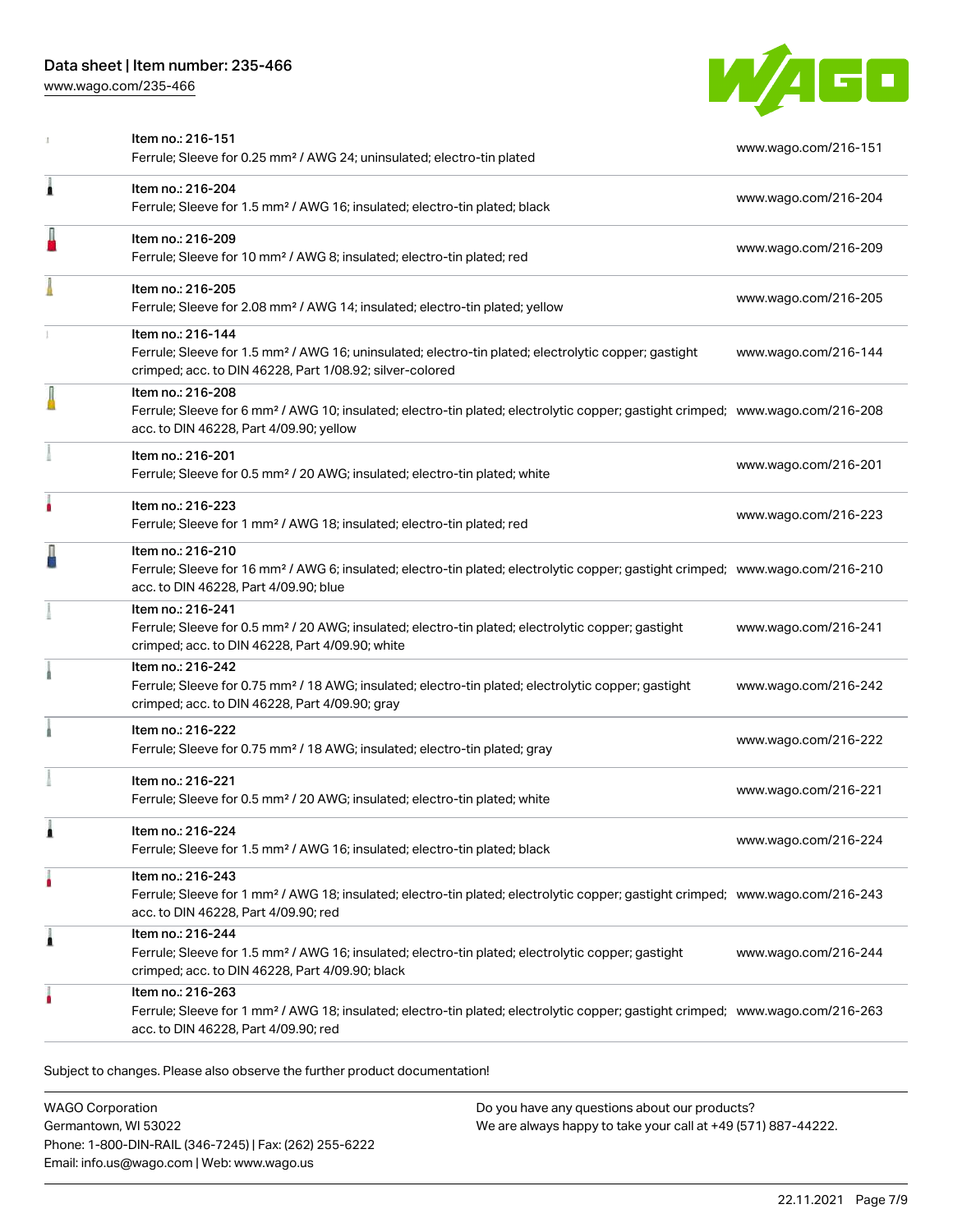[www.wago.com/235-466](http://www.wago.com/235-466)



|                                                                                          | Item no.: 216-246<br>Ferrule; Sleeve for 2.5 mm <sup>2</sup> / AWG 14; insulated; electro-tin plated; electrolytic copper; gastight<br>crimped; acc. to DIN 46228, Part 4/09.90; blue                      |  | www.wago.com/216-246 |  |  |
|------------------------------------------------------------------------------------------|------------------------------------------------------------------------------------------------------------------------------------------------------------------------------------------------------------|--|----------------------|--|--|
| ä                                                                                        | Item no.: 216-266<br>Ferrule; Sleeve for 2.5 mm <sup>2</sup> / AWG 14; insulated; electro-tin plated; electrolytic copper; gastight<br>crimped; acc. to DIN 46228, Part 4/09.90; blue                      |  | www.wago.com/216-266 |  |  |
| Â                                                                                        | Item no.: 216-264<br>Ferrule; Sleeve for 1.5 mm <sup>2</sup> / AWG 16; insulated; electro-tin plated; electrolytic copper; gastight<br>crimped; acc. to DIN 46228, Part 4/09.90; black                     |  | www.wago.com/216-264 |  |  |
| 1                                                                                        | Item no.: 216-284<br>Ferrule; Sleeve for 1.5 mm <sup>2</sup> / AWG 16; insulated; electro-tin plated; electrolytic copper; gastight<br>crimped; acc. to DIN 46228, Part 4/09.90; black                     |  | www.wago.com/216-284 |  |  |
| ŀ                                                                                        | Item no.: 216-286<br>Ferrule; Sleeve for 2.5 mm <sup>2</sup> / AWG 14; insulated; electro-tin plated; electrolytic copper; gastight<br>crimped; acc. to DIN 46228, Part 4/09.90; blue                      |  | www.wago.com/216-286 |  |  |
|                                                                                          | Item no.: 216-287<br>Ferrule; Sleeve for 4 mm <sup>2</sup> / AWG 12; insulated; electro-tin plated; electrolytic copper; gastight crimped; www.wago.com/216-287<br>acc. to DIN 46228, Part 4/09.90; gray   |  |                      |  |  |
|                                                                                          | Item no.: 216-262<br>Ferrule; Sleeve for 0.75 mm <sup>2</sup> / 18 AWG; insulated; electro-tin plated; electrolytic copper; gastight<br>crimped; acc. to DIN 46228, Part 4/09.90; gray                     |  | www.wago.com/216-262 |  |  |
|                                                                                          | Item no.: 216-288<br>Ferrule; Sleeve for 6 mm <sup>2</sup> / AWG 10; insulated; electro-tin plated; electrolytic copper; gastight crimped; www.wago.com/216-288<br>acc. to DIN 46228, Part 4/09.90; yellow |  |                      |  |  |
|                                                                                          | Item no.: 216-289<br>Ferrule; Sleeve for 10 mm <sup>2</sup> / AWG 8; insulated; electro-tin plated; electrolytic copper; gastight crimped; www.wago.com/216-289<br>acc. to DIN 46228, Part 4/09.90; red    |  |                      |  |  |
|                                                                                          | Item no.: 216-301<br>Ferrule; Sleeve for 0.25 mm <sup>2</sup> / AWG 24; insulated; electro-tin plated; yellow                                                                                              |  | www.wago.com/216-301 |  |  |
|                                                                                          | Item no.: 216-321<br>Ferrule; Sleeve for 0.25 mm <sup>2</sup> / AWG 24; insulated; electro-tin plated; yellow                                                                                              |  | www.wago.com/216-321 |  |  |
|                                                                                          | Item no.: 216-322<br>Ferrule; Sleeve for 0.34 mm <sup>2</sup> / 22 AWG; insulated; electro-tin plated; green                                                                                               |  | www.wago.com/216-322 |  |  |
|                                                                                          | Item no.: 216-267<br>Ferrule; Sleeve for 4 mm <sup>2</sup> / AWG 12; insulated; electro-tin plated; electrolytic copper; gastight crimped; www.wago.com/216-267<br>acc. to DIN 46228, Part 4/09.90; gray   |  |                      |  |  |
| ı                                                                                        | Item no.: 216-302<br>Ferrule; Sleeve for 0.34 mm <sup>2</sup> / 22 AWG; insulated; electro-tin plated; light turquoise                                                                                     |  | www.wago.com/216-302 |  |  |
| <b>Downloads</b><br>Documentation                                                        |                                                                                                                                                                                                            |  |                      |  |  |
| <b>Additional Information</b><br>2019 Apr 3<br>Download<br>Technical explanations<br>pdf |                                                                                                                                                                                                            |  |                      |  |  |
| Subject to changes. Please also observe the further product documentation!               |                                                                                                                                                                                                            |  |                      |  |  |

| <b>WAGO Corporation</b>                                | Do you have any questions about our products?                 |  |
|--------------------------------------------------------|---------------------------------------------------------------|--|
| Germantown, WI 53022                                   | We are always happy to take your call at +49 (571) 887-44222. |  |
| Phone: 1-800-DIN-RAIL (346-7245)   Fax: (262) 255-6222 |                                                               |  |
| Email: info.us@wago.com   Web: www.wago.us             |                                                               |  |